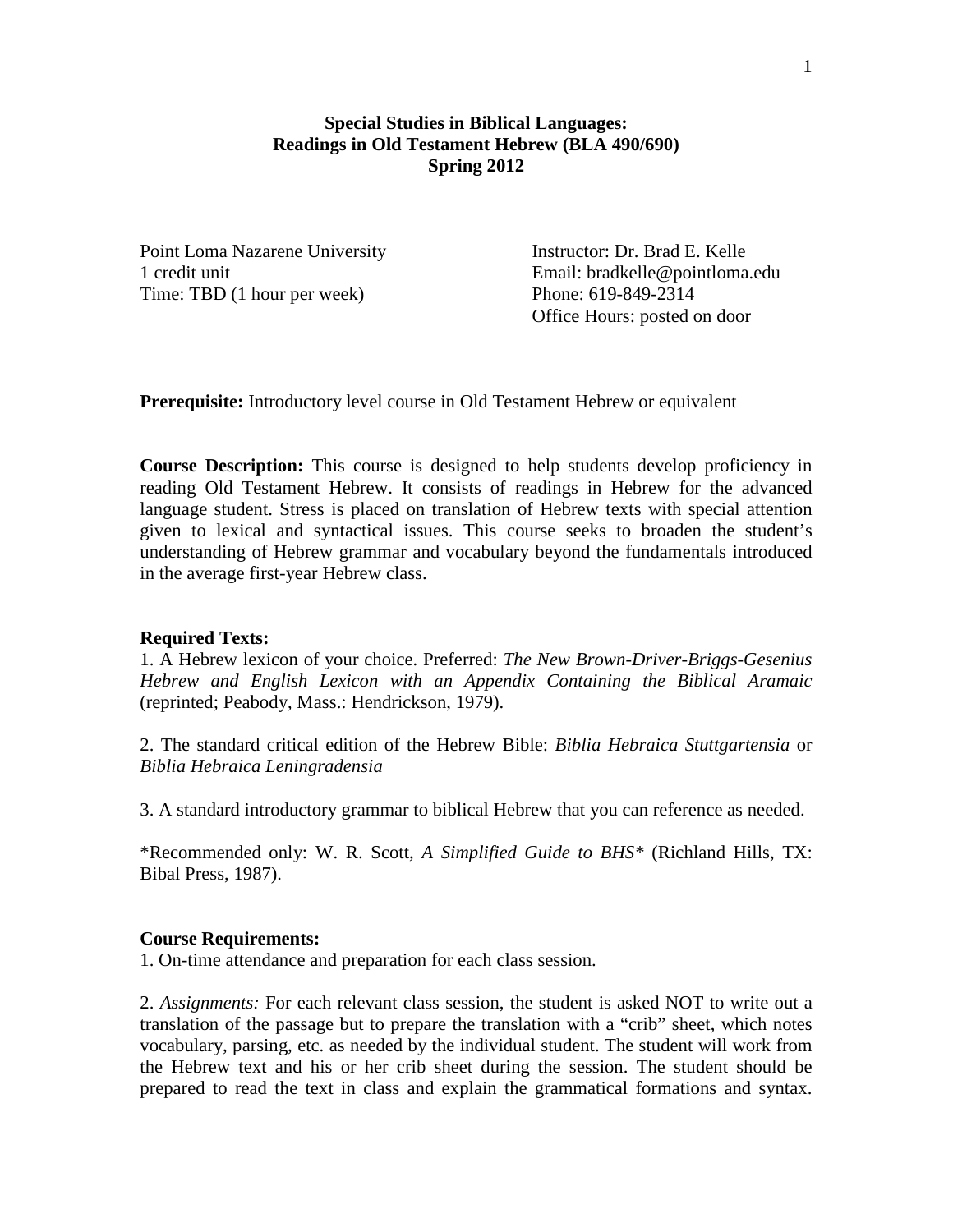From time to time, these crib sheets will be collected for review of the student's progress. *The student should refrain from using any "helps" (commentaries, parsing guides, etc.) in preparation and simply rely on the Hebrew text, a lexicon, an index, and a basic grammar textbook.*

3. *Take-Home Final "Celebration of Learning":* There will be a final exam to be completed outside of class. The exam will consist of an extended passage to translate and analyze.

## **Course Grading:**

1. The student's grade will be based on class attendance, preparation of the regular assignments (as evidenced by the student's participation in the class sessions), and the final celebration of learning.

 The point breakdown is as follows: Daily Assignments and Attendance 250 points Final Celebration of Learning 100 points \*Total Possible Points: 350

**Tentative Course Schedule:** The readings for the course are designed to sample different parts of the canon (Torah, Prophets, and Writings) and different texts of varying genre, style, and difficulty. *We will aim to move through the biblical passages given but with great flexibility of when we move to the next passage:*

| Session 1                   | Starting Points for the Course & Grammar Rvw Part 1<br>*Homework Due Next Class: Take-Home Diagnostic Test |
|-----------------------------|------------------------------------------------------------------------------------------------------------|
| Session 2                   | Diagnostic Test and Grammar Ryw Part 2                                                                     |
| <b>Subsequent Sessions:</b> | Genesis 2:1-5                                                                                              |
|                             | Genesis $12:1-6$                                                                                           |
|                             | Genesis 22:5-12                                                                                            |
|                             | Exodus 21:28-32                                                                                            |
|                             | Exodus 21:33-36                                                                                            |
|                             | 2 Kings 14:17-22                                                                                           |
|                             | Jeremiah 7:1-10                                                                                            |
|                             | Ezekiel 37:1-8                                                                                             |